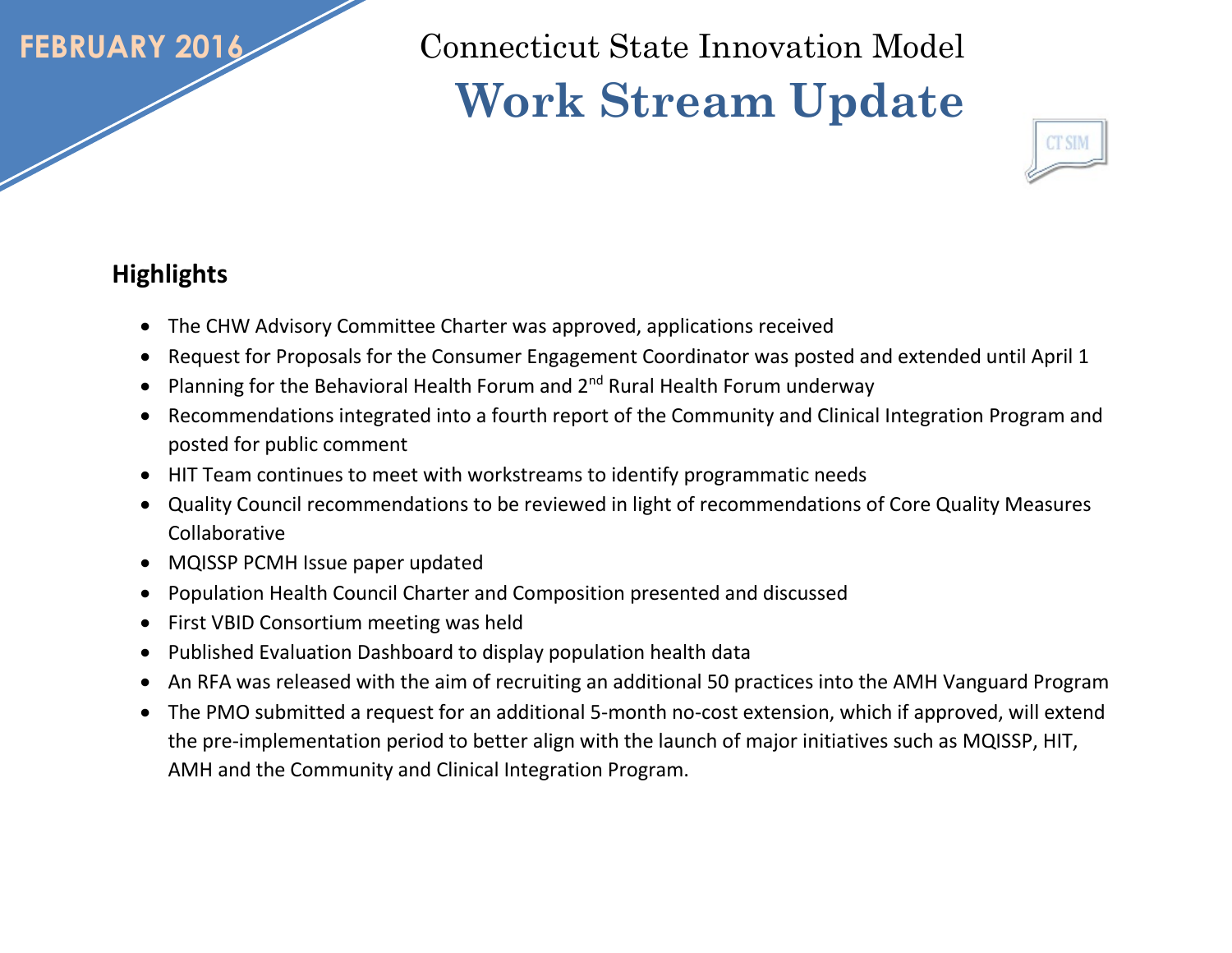| Council/<br><b>Work Stream</b>                                                          | <b>Major Topics</b><br>Covered                                  | Progress/<br><b>Outputs</b>                                                                                                                                                                                                                                                                                                                                                                                                                                                                  | <b>Next Steps</b>                                                                                                                                                                                                                                                                                                                    | <b>Upcoming</b><br><b>Meetings</b> |
|-----------------------------------------------------------------------------------------|-----------------------------------------------------------------|----------------------------------------------------------------------------------------------------------------------------------------------------------------------------------------------------------------------------------------------------------------------------------------------------------------------------------------------------------------------------------------------------------------------------------------------------------------------------------------------|--------------------------------------------------------------------------------------------------------------------------------------------------------------------------------------------------------------------------------------------------------------------------------------------------------------------------------------|------------------------------------|
| <b>Healthcare</b><br><b>Innovation</b><br><b>Steering</b><br><b>Committee</b><br>(HISC) | <b>Population</b><br><b>Health</b><br><b>CHW</b><br><b>CCIP</b> | <b>COUNCILS/ TASKFORCES/ COMMITTEES</b><br>Reviewed and provided feedback on Population<br>$\bullet$<br><b>Health Council Charter and Composition</b><br>Approved CHW Advisory Committee Charter and<br>$\bullet$<br>amended Composition<br>Mark Schaefer presented a summary of the fourth<br>$\bullet$<br>draft of the CCIP report for discussion                                                                                                                                          | Review and Approve CHW<br>Advisory Committee nominees                                                                                                                                                                                                                                                                                | 3/10/16                            |
| <b>Consumer</b><br><b>Advisory</b><br><b>Board (CAB)</b>                                | <b>CHW</b>                                                      | Reviewed and nominated consumer/advocates to<br>$\bullet$<br>serve on the CHW Advisory Committee<br>Continued planning Behavioral Health Forum to<br>$\bullet$<br>take place April 2016<br>RFP for Consumer Coordinator Position issued and<br>$\bullet$<br>date extended to April 1, 2016<br>Initiated process for consumer solicitation for<br>$\bullet$<br>Health Innovation Steering Committee<br>Initiated planning for 2nd Rural Health Forum<br>$\bullet$<br>in Northwest Connecticut | Finalize details of Behavioral<br><b>Health Forum</b><br>Continue establishing Workforce<br>Design Group<br><b>Continue Soliciting for Consumer</b><br>Coordinator Position until new<br>deadline, April 1<br>Solicit applicants for HISC<br>consumer position<br>Establish date and planning<br>committee for Rural Health<br>Forum | 3/8/16                             |

 $\begin{array}{c} \text{\textcolor{red}{\textbf{+}}} & \text{Population} \\ \text{Health} \end{array}$ + Affordability  $\leftarrow$  Healthcare  $\overline{\phantom{a}}$  Health  $\leftarrow$  Consumer Quality Empowerment Equity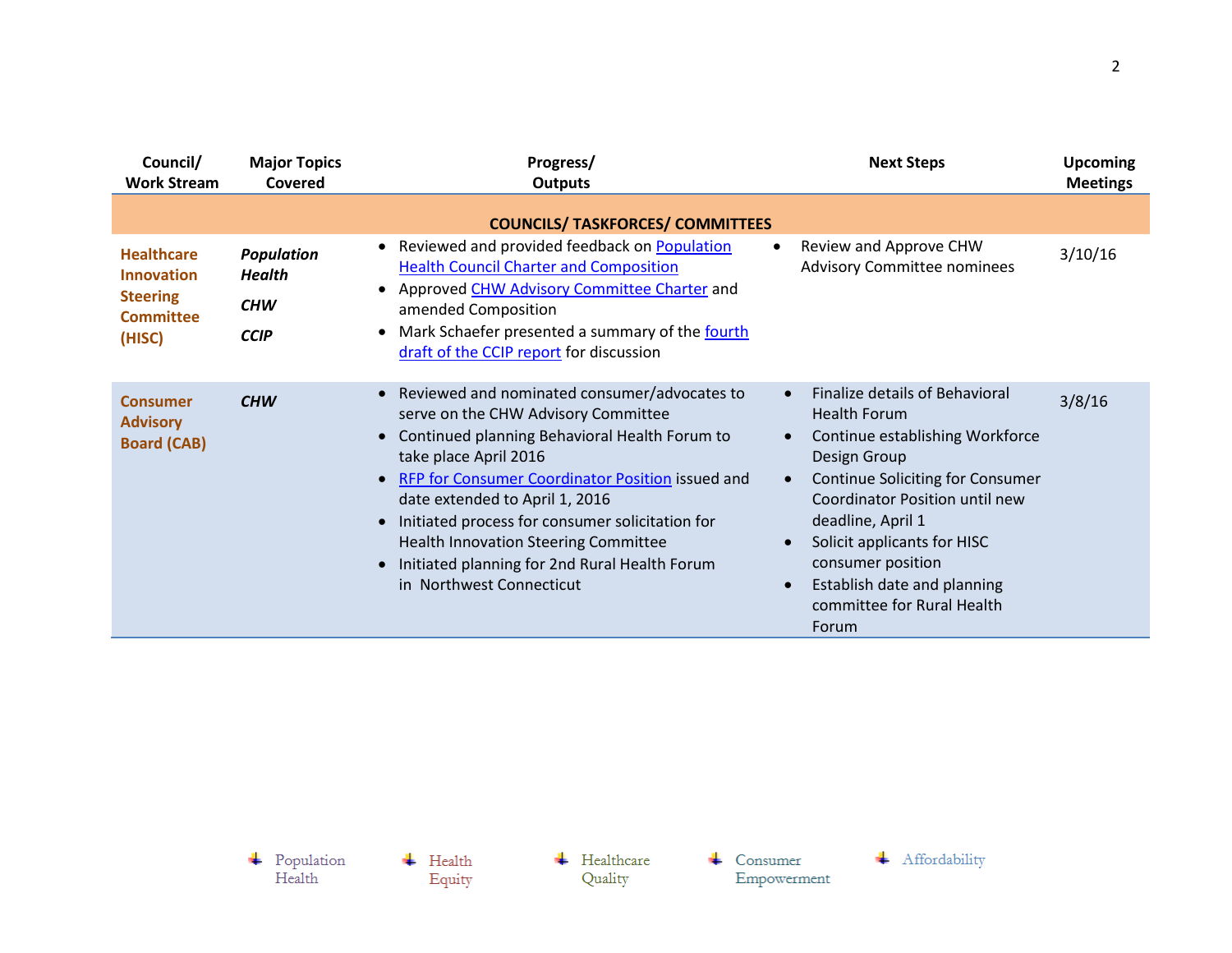| Council/<br><b>Work Stream</b>                                    | <b>Major Topics</b><br>Covered | Progress/<br><b>Outputs</b>                                                                                                                                                                                                                                                                                                                                                                                                                                                                                                                                                                                                                     | <b>Next Steps</b>                                                                                                                                                                                                                                                                                                                                                                                                                                                           | <b>Upcoming</b><br><b>Meetings</b> |
|-------------------------------------------------------------------|--------------------------------|-------------------------------------------------------------------------------------------------------------------------------------------------------------------------------------------------------------------------------------------------------------------------------------------------------------------------------------------------------------------------------------------------------------------------------------------------------------------------------------------------------------------------------------------------------------------------------------------------------------------------------------------------|-----------------------------------------------------------------------------------------------------------------------------------------------------------------------------------------------------------------------------------------------------------------------------------------------------------------------------------------------------------------------------------------------------------------------------------------------------------------------------|------------------------------------|
| <b>Practice</b><br><b>Transformatio</b><br>n Task Force<br>(PTTF) | <b>CCIP</b><br><b>MQISSP</b>   | Held a joint meeting with the Care Management<br>$\bullet$<br>Committee (CMC) to discuss CCIP<br>recommendations<br>Kate McEvoy presented the the Medicaid<br>$\bullet$<br>integration and care coordination infographic<br>Discussed CCIP and MQISSP integration, detailed in<br>$\bullet$<br>the CCIP-MQISSP crosswalk<br>Discussed CCIP and PTN integration, detailed in the<br>$\bullet$<br><b>SIM-PTN Coordination Proposed Approach</b><br>Provided feedback on the third draft of the CCIP<br>$\bullet$<br>report to be integrated into a fourth draft<br>Fourth draft released for public comment and<br>$\bullet$<br>presented to HISC | PMO posts public comments on<br>$\bullet$<br>fourth draft report<br>PMO will release response to<br>$\bullet$<br>comments of several members<br>of the CMC                                                                                                                                                                                                                                                                                                                  | 4/12/16                            |
| <b>Health</b><br><b>Information</b><br><b>Technology</b><br>(HIT) |                                | The HIT Council did not convene in February.<br>$\bullet$<br>The UConn HIT Team:<br>Continued to work with HIT consultant to develop<br>the HIT section of the SIM Operational Plan<br>Conducted a series of conference calls with work<br>stream leads and PMO regarding programmatic<br>requirements for: AMH, CCIP, MQISSP, VBP and<br><b>VBID</b>                                                                                                                                                                                                                                                                                           | Secure updated status from<br>$\bullet$<br>PMO on payer/provider<br>commitments to use eCQMs and<br>participate in pilot test of edge<br>server indexing.<br>Continue work on HIT section of<br>$\bullet$<br><b>Operational Plan</b><br>Continue recruiting efforts for<br>$\bullet$<br>staff<br>Ascertain the edge-server<br>$\bullet$<br>indexing capabilities the HIT<br>Council members are interested<br>in having demonstrated and<br>develop criteria for evaluation | 3/18/16                            |

 $\leftarrow$  Healthcare Quality

 $\leftarrow$  Consumer Empowerment

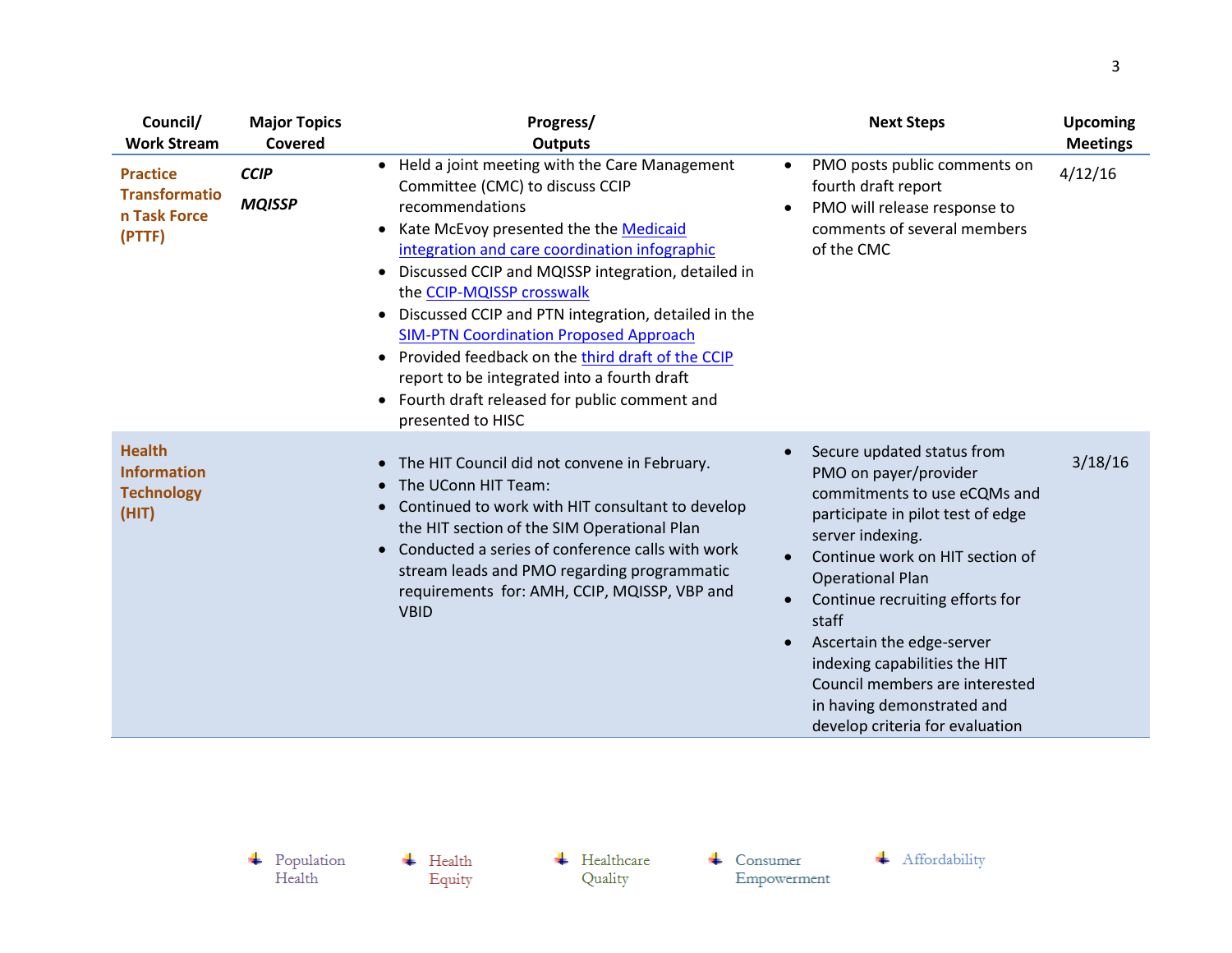| <b>Major Topics</b><br>Covered | Progress/<br><b>Outputs</b>                                                                                                                                                                                                                                                                                                                                                     | <b>Next Steps</b>                                                                                                                                                                                                                                                                                                                                                                                                                                                  | <b>Upcoming</b><br><b>Meetings</b> |
|--------------------------------|---------------------------------------------------------------------------------------------------------------------------------------------------------------------------------------------------------------------------------------------------------------------------------------------------------------------------------------------------------------------------------|--------------------------------------------------------------------------------------------------------------------------------------------------------------------------------------------------------------------------------------------------------------------------------------------------------------------------------------------------------------------------------------------------------------------------------------------------------------------|------------------------------------|
|                                | • PMO met with health plans to discuss PCMH<br><b>CAHPS survey</b><br>• PMO reviewed recommended core measure set of<br>the Core Quality Measures Collaborative and<br>prepared a summary and cross-walk for Quality<br>Council                                                                                                                                                 | Finalize alignment process and<br>$\bullet$<br>second draft of report for HISC<br>review<br>Meet with Quality Council to<br>$\bullet$<br>review Core Quality Measures<br><b>Collaborative recommendations</b><br>and implications for the Quality<br><b>Council's Provisional Core</b><br>measurement set<br>Prepare second draft of Quality<br>Council report<br>Prepare for discussion of public<br>scorecard with APCD, evaluation<br>team, and Quality Council | 3/9/16                             |
| <b>MQISSP</b><br><b>CCIP</b>   | Convened to discuss several MQISSP and MQISSP<br>$\bullet$<br>related components and accompanying materials,<br>including the <b>PCMH</b> issue paper and CCIP report.<br>Held study group meeting to discuss CCIP report in<br>$\bullet$<br>greater depth<br>Concerns of several members of the CMC were<br>$\bullet$<br>summarized by DSS and provided to DSS for<br>response | Discuss CCIP in meeting on<br>$\bullet$<br>3/16/16<br>Continue to hold work sessions<br>$\bullet$<br>and education sessions to<br>further the MQISSP design<br>Participate in a shared savings<br>$\bullet$<br>calculation webinar to review<br>the shared savings design.                                                                                                                                                                                         | 3/2/16<br>3/16/16                  |
|                                |                                                                                                                                                                                                                                                                                                                                                                                 |                                                                                                                                                                                                                                                                                                                                                                                                                                                                    |                                    |

 $\overline{\phantom{a}}$  Health Equity  $\leftarrow$  Healthcare Quality

 $\leftarrow$  Consumer  ${\bf Empowerment}$ 



 $\begin{array}{c} \text{\textcolor{red}{\textbf{+}}} & \text{Population} \\ \text{Health} \end{array}$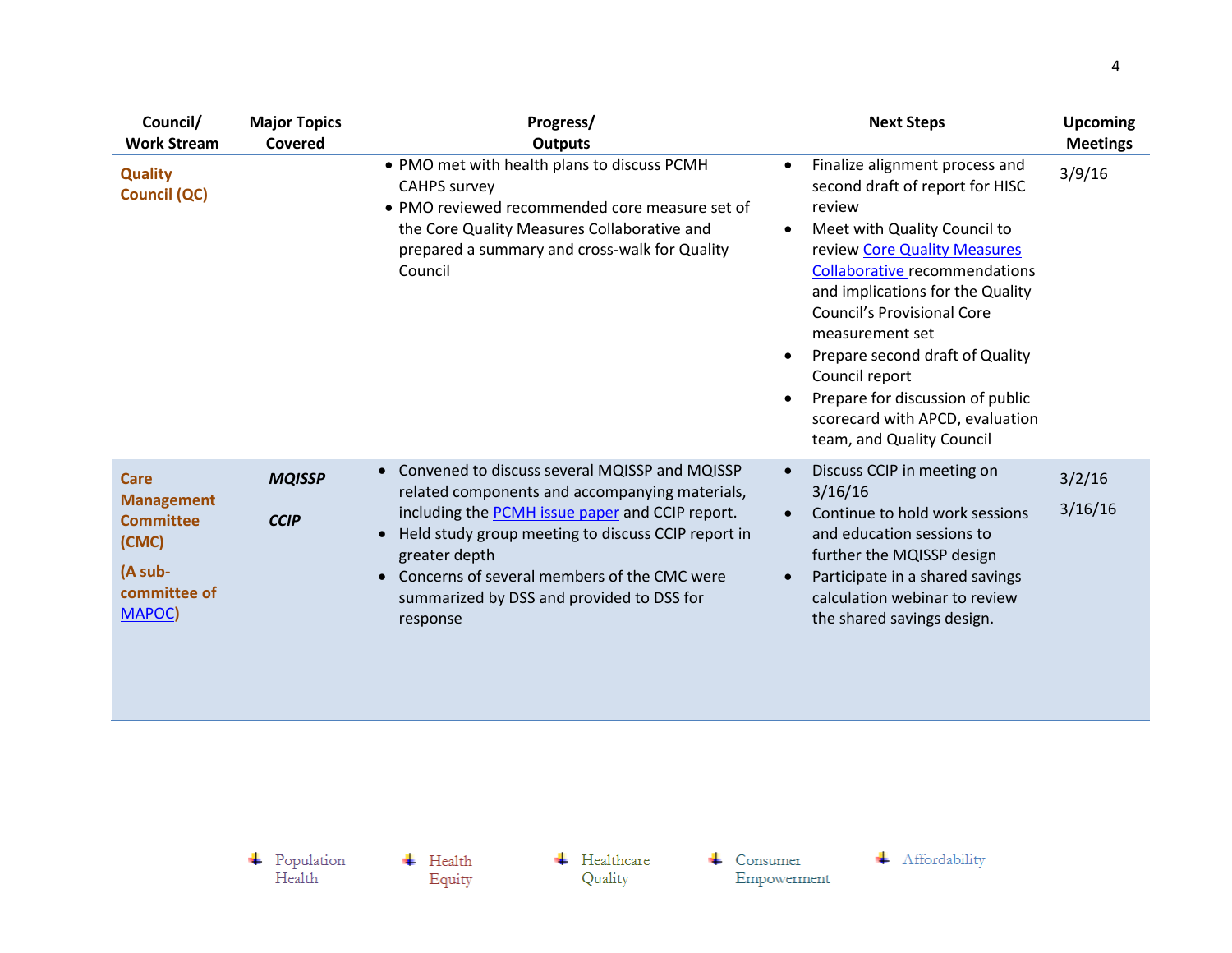$\ddot{+}$  Health Equity

 $\leftarrow$  Healthcare Quality

 $\leftarrow$  Consumer Empowerment

**Population Health Planning (DPH)**

- A draft composition and charter for the Population Health Council was submitted to the Steering Committee for consideration. The proposal elicited many comments from the committee members, and the charter will be reconsidered for approval next meeting.
- The SHIP Health Systems workgroup is planning to reconvene and crosswalk objectives between the State Health Improvement Plan and the State Innovation Model.
- DPH/SIM staff continues working on behavioral risk data and developing innovative demographic methods to support population health analysis, determining priorities and advancing policy formulation.
- DPH/SIM is making progress compiling a health status assessment report based on an extensive review of all Community Health Needs Assessment and the State Health Assessment in Connecticut. The report is also focusing on assessing all systems of population health metrics.
- The Behavioral Risk Factor Surveillance System (BRFSS), a statewide population representative survey, completed the 2015 data collection. After the analysis and reporting period, the report will provide—among other population health indicators information about food insecurity, housing insecurity, and the built environment to assist the population health planning.
- The UConn State Data Center is developing innovative analytic methods for small-area populations, which will provide town-level population health metrics. These methods will include predictors of population movement supported by data of school enrollment, births, death, motor vehicle licensing, residential power utilities, and Medicare enrollment figures.
- The new Health Program Associate will start March 1. Screening of applicants for the Primary Prevention Services Coordinator position is underway. Selection and hire of this position is expected to occur in March. Pending budget approval of initial no cost extension, a health program coordinator and a new program
- In the interim, obtain additional feedback from SIM Steering Committee members to resubmit charter and membership proposal in March.
- Issue member solicitation for Population Health Council.
- Reconvene the Health System workgroup to integrate common goals between SIM and SHIP.
- Finalize DPH submission for national public health accreditation.
- Issue a draft concept paper on Population Health Status Assessment report
- DPH continues implementing SHIP strategies as established for chronic disease (tobacco use, childhood obesity and asthma), environmental health (property maintenance state code), infectious disease, and maternal infant and child health (infant mortality).

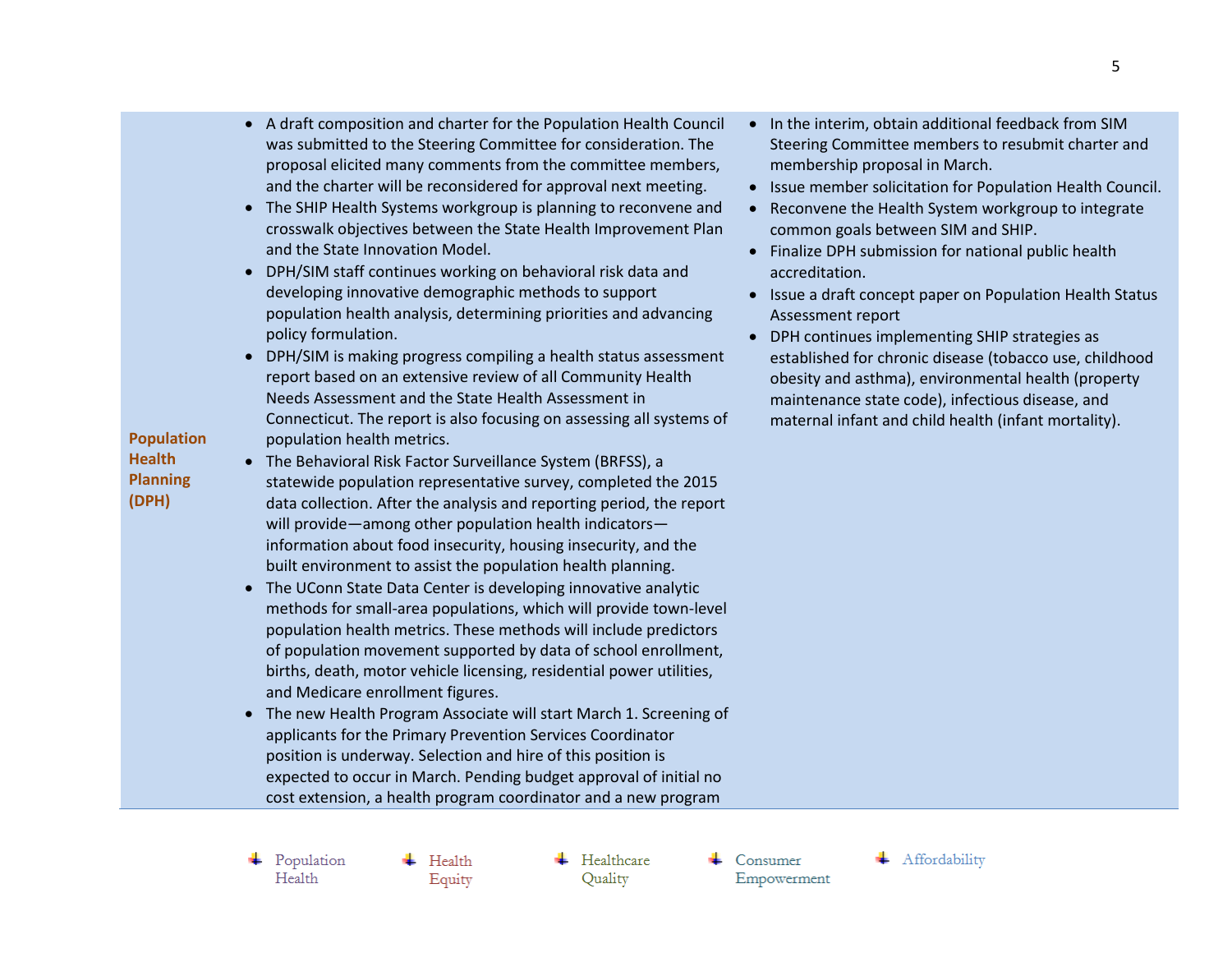| assistant will be contracted in March. Paper work to rehire the    |  |
|--------------------------------------------------------------------|--|
| BRFSS epidemiologist has been initiated and posting of position is |  |
| expected shortly                                                   |  |
| • Operational Plan for PY1 was submitted to PMO, portions of which |  |
| were used for the no-cost extension request.                       |  |

| Council/<br><b>Work Stream</b>                                                                     | Progress/<br><b>Outputs</b>                                                                                                                                                                                                                                                                                                                                                                                                                                                                                                                                                  | <b>Next Steps</b>                                                                                                                                                                                                                                                                                                                                                                                                                                                                                                                                                                                                                   |  |
|----------------------------------------------------------------------------------------------------|------------------------------------------------------------------------------------------------------------------------------------------------------------------------------------------------------------------------------------------------------------------------------------------------------------------------------------------------------------------------------------------------------------------------------------------------------------------------------------------------------------------------------------------------------------------------------|-------------------------------------------------------------------------------------------------------------------------------------------------------------------------------------------------------------------------------------------------------------------------------------------------------------------------------------------------------------------------------------------------------------------------------------------------------------------------------------------------------------------------------------------------------------------------------------------------------------------------------------|--|
|                                                                                                    | SIM WORK STREAMS / PROGRAMS / INITIATIVES                                                                                                                                                                                                                                                                                                                                                                                                                                                                                                                                    |                                                                                                                                                                                                                                                                                                                                                                                                                                                                                                                                                                                                                                     |  |
| <b>Medicaid</b><br><b>Quality</b><br>Improvement<br>and Shared<br><b>Savings</b><br><b>Program</b> | Produced an updated version of the <b>PCMH</b> issue paper to reflect<br>$\bullet$<br>stakeholder input provided at the January 2016 MAPOC meeting.                                                                                                                                                                                                                                                                                                                                                                                                                          | Hold a shared savings calculation webinar with DSS and<br>the MAPOC Care Management Committee.<br>Continue developing member communication materials<br>$\bullet$<br>outlined in the MQISSP Communication Plan.                                                                                                                                                                                                                                                                                                                                                                                                                     |  |
| <b>Value-based</b><br><b>Insurance</b><br><b>Design</b>                                            | The first VBID Consortium Meeting was held on February 2. The<br>$\bullet$<br>members discussed preliminary considerations for VBID model<br>templates.<br>Consortium members completed a discussion guide intended to<br>identify important themes in the design of VBID plans, as well as<br>areas of specific interest.<br>An executive team was established for the Consortium.<br>$\bullet$<br>Freedman Healthcare began interviews with health plans and<br>$\bullet$<br>business groups<br>Discussed design session for Learning Collaborative goals and<br>structure | The next Consortium Meeting will be held on March 22.<br>An executive team meeting will be held in advance on<br>$\bullet$<br>March 17.<br>Additional interviews with health plans to learn more<br>about VBID plan components.<br>Schedule a design group meeting specific to the VBID<br>$\bullet$<br>Learning Collaboratives which will being in June<br>Determine development assessment criteria for VBID<br>plans, assess and index<br>Freedman Healthcare will survey and assess VBID<br>$\bullet$<br>Models for Connecticut; deliver summary report and<br>SWOT (Strengths, Weaknesses, Opportunities, Threats)<br>analysis |  |

 $\overline{\phantom{a}}$  Health Equity  $\leftarrow$  Healthcare Quality

 $\leftarrow$  Consumer Empowerment

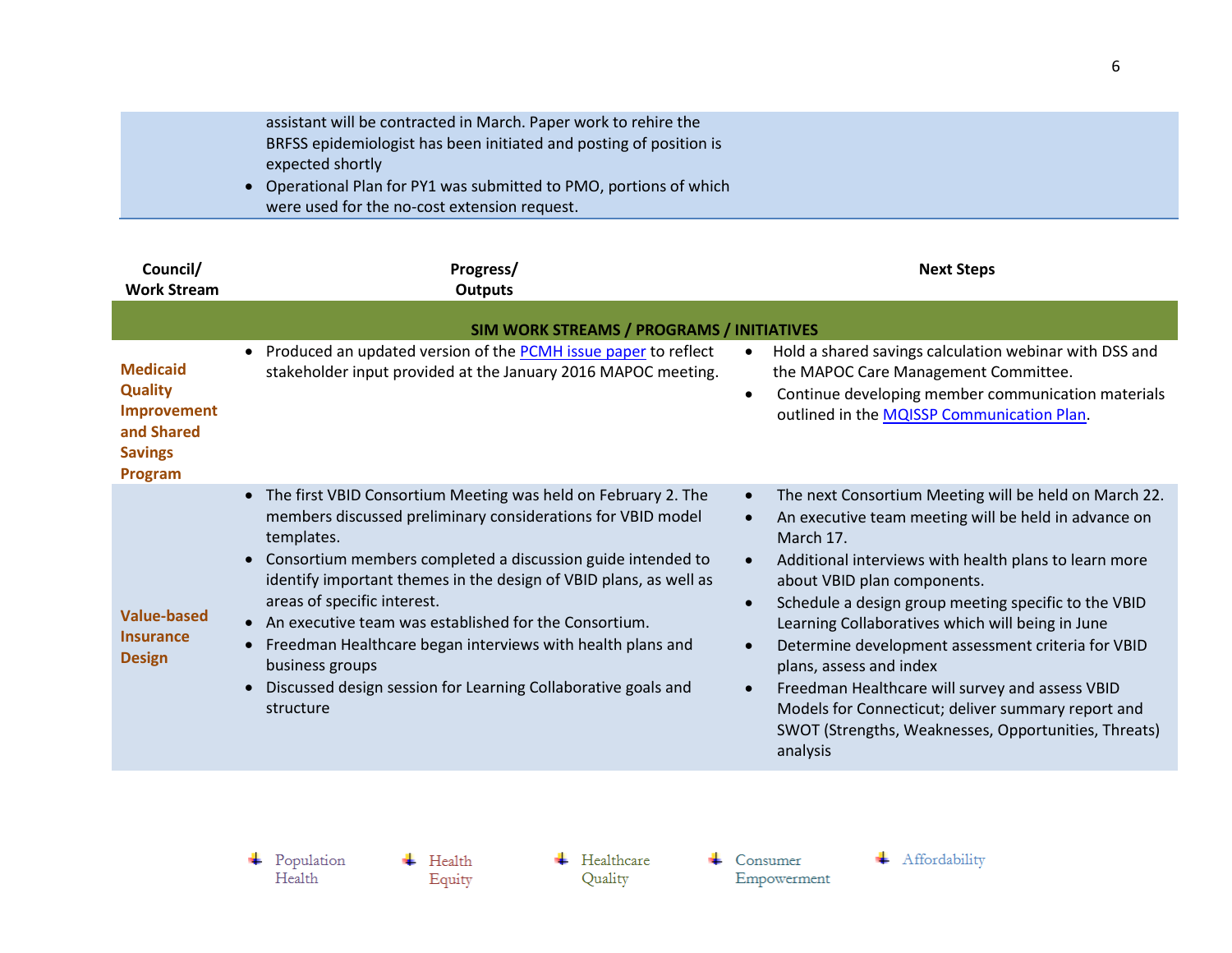- Solicited and received numerous applications for membership on the CHW Advisory Committee.
- Drafted grant proposal to fund a facilitator of the CHW Advisory Committee and stipends for its CHW members.
- Met with Kate McEvoy and Dr. Rob Zavoski at DSS to update them on the CHW Initiative's progress and discuss payment mechanisms for CHW services. discussed engaging numerous other stakeholders (e.g., DPH Breast and Cervical Cancer Early Detection Program, InterCommunity, SMC Partners, Hispanic Health Council) to advance the CHW Initiative.
- Worked closely with Grace Damio of the Hispanic Health Council and our CHW consultants to design and plan a CHW conference to be held in May.
- Hired new Program Manager, Stanley Zazula.

## **UCONN Community Health**  Drafted outline of website components, began assembling content,

**Initiative**

Worker (CHW) • Identified metrics and targets and discussed evaluation strategies resource for CHWs. with evaluators.

and started working with United Way to produce a 211 video

## **Non-SIM-Funded Related Activities:**

- Official notification CHEFA Grant received by UCONN Foundation for working to train and implement CHWS in the Community Solutions project in the Promise Zone of North Hartford.
- Six CHWs completed core competency training for the Early Detection Program of DPH and are hired by the provider sites of the CT Breast and Cervical Cancer and WISEWOMAN programs to identify uninsured women and provide them with screening and referrals.
- Contracted with consultant to update CT AHEC Network's core competency curriculum to include information, competencies, skills, and qualities of the C3 Project.
- $\leftarrow$  Population Health

 $\blacksquare$  Health Equity

 $\leftarrow$  Healthcare Quality

 $\leftarrow$  Consumer Empowerment



- Convene first meeting of CHW Advisory Committee.
- Hire 2 CHWs to implement CHW initiative.
- Identify 211-video participants and develop content.
- Refine metrics and targets and continue to work with evaluators to develop evaluation plan.
- Continue to engage stakeholders.

₩ Affordability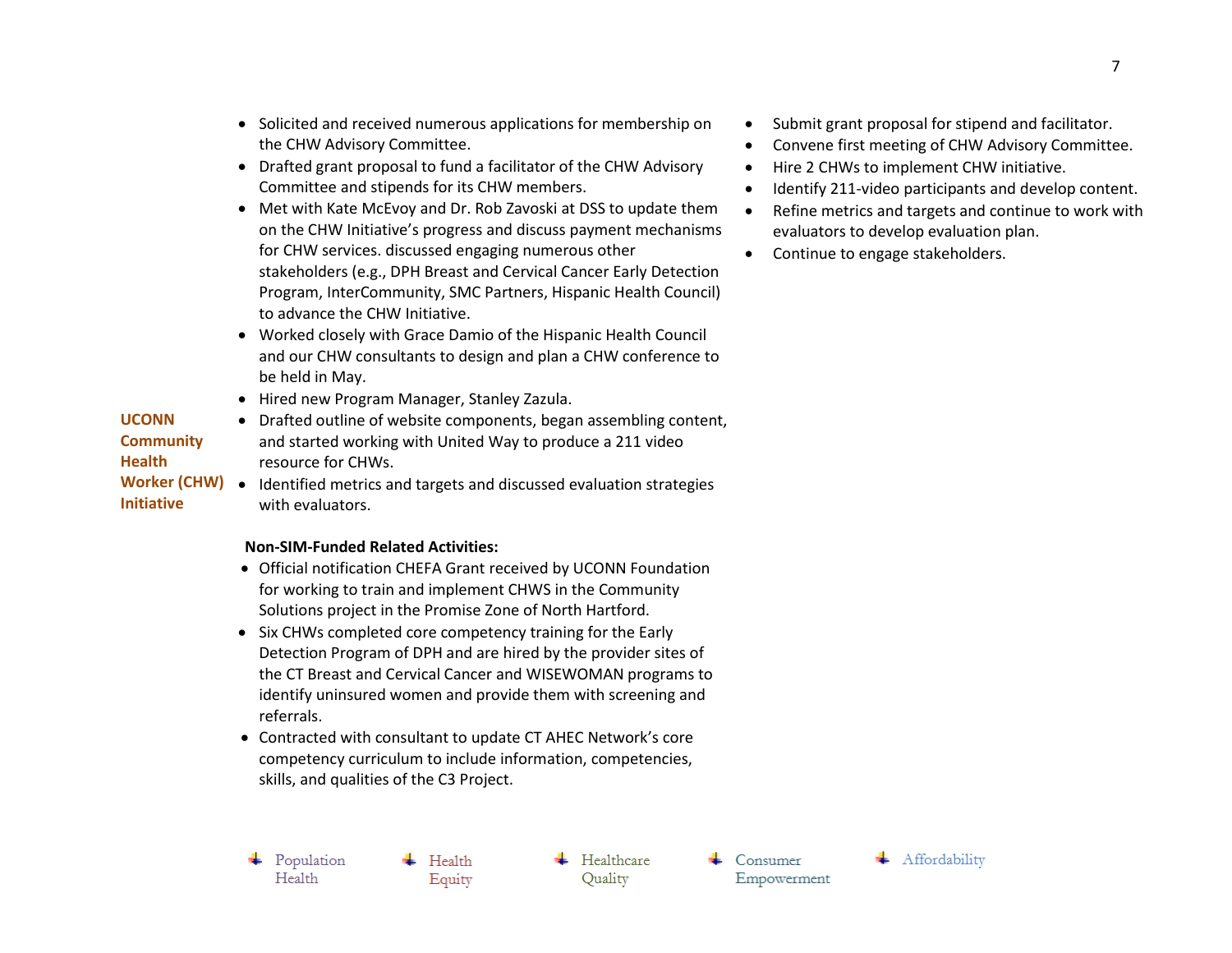| Council/<br><b>Work Stream</b>                                       | Progress/<br><b>Outputs</b>                                                                                                                                                                                                                                                                                                                                                                                                                                                                                                                                                    | <b>Next Steps</b>                                                                                                                                                                                                                                                                                                                                                                                                                                                                                                                                                                                                                                                                            |
|----------------------------------------------------------------------|--------------------------------------------------------------------------------------------------------------------------------------------------------------------------------------------------------------------------------------------------------------------------------------------------------------------------------------------------------------------------------------------------------------------------------------------------------------------------------------------------------------------------------------------------------------------------------|----------------------------------------------------------------------------------------------------------------------------------------------------------------------------------------------------------------------------------------------------------------------------------------------------------------------------------------------------------------------------------------------------------------------------------------------------------------------------------------------------------------------------------------------------------------------------------------------------------------------------------------------------------------------------------------------|
| <b>UCONN</b><br><b>Evaluation</b>                                    | Published Dashboard in February with 2014 population health<br>data<br>Continued data acquisition<br>Attended monthly call with national evaluators<br>Began investigation of data sources for additional behavioral<br>health measure(s)<br>Finalized adult and child CAHPS surveys for CT<br>$\bullet$<br>Arranged meeting with commercial insurance companies<br>$\bullet$<br>Finalized Behavioral health access items for patient experience<br>$\bullet$<br>survey<br>Met with DSS regarding the adoption of PCMH CAHPS 3.0 for<br>Medicaid                               | Continue data acquisition<br>$\bullet$<br>Attend monthly call with national evaluators<br>$\bullet$<br>Work towards April 1 <sup>st</sup> dashboard publication to<br>$\bullet$<br>include new data<br>Investigate data sources for additional behavioral health<br>$\bullet$<br>measure(s)<br>Finalize patient experience survey content and sampling<br>$\bullet$<br>frame<br>Develop a strategy for collecting data from networks<br>$\bullet$<br>about affiliated physicians<br>Discuss targets after baselines are calculated with<br>$\bullet$<br>updated data<br>Continue discussion with health plans regarding the<br>$\bullet$<br>PCMH CAHPS survey and several dashboard measures |
| <b>Advanced</b><br><b>Medical Home</b><br><b>Vanguard</b><br>Program | OPM approved funding to amend the Qualidigm contract to<br>$\bullet$<br>enroll up to 50 additional practices into the AMH Vanguard<br>Program.<br>On February 23rd the PMO released a Request for Applications<br>$\bullet$<br>(RFA) for the AMH Vanguard Program to enroll an additional 50<br>practices into the program. There will be 2 cohorts of up to 25<br>practices each.<br>The PMO is preparing an addendum that would allow FQHCs and<br>$\bullet$<br>Advance Networks who participate in the CMMI Practice<br>Transformation Network Program to apply for the RFA | Continue transformation services.<br>$\bullet$<br>Prepare presentation that describes AMH Vanguard<br>$\bullet$<br>progress and evaluation activities to date to the April<br>14 <sup>th</sup> HISC meeting.<br>Formulate plan for periodic progress reporting to<br>$\bullet$<br>commercial payers and Medicaid.<br>Prepare amendment to Qualidigm contract to<br>$\bullet$<br>accommodate the addition of a new cohort in 2016.                                                                                                                                                                                                                                                            |

 $\overline{\phantom{a}}$  Health Equity  $\leftarrow$  Healthcare Quality

 $\leftarrow$  Consumer Empowerment

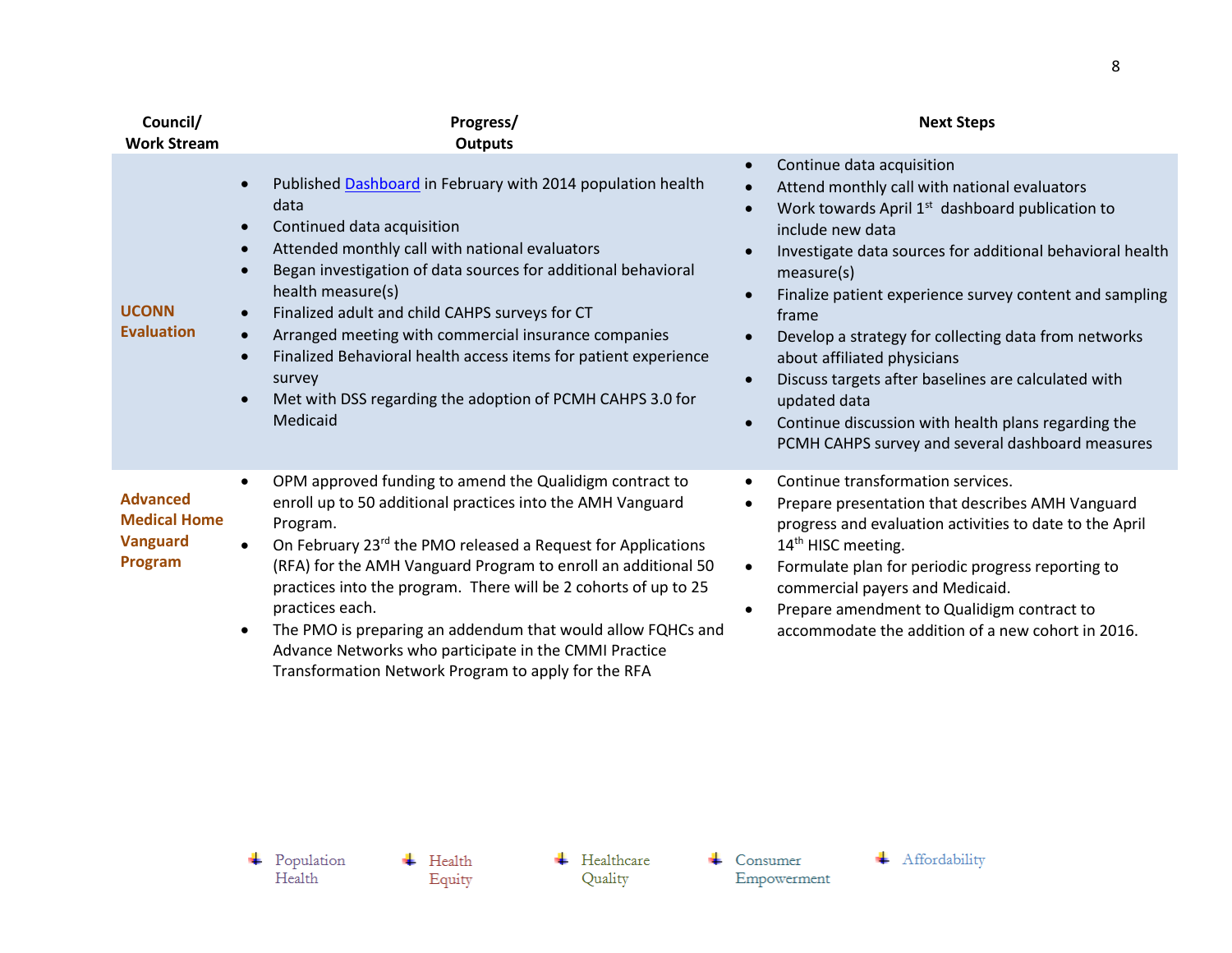| Council/<br><b>Work Stream</b>               | Progress/<br><b>Outputs</b>                                                                                                                                                                                                                                                                                                                                                                                                                                                                                                                                                                                                                                                                                                                                                                                                                             | <b>Next Steps</b>                                                                                                                                                                                                                                                                                                                                                                                                                                       |
|----------------------------------------------|---------------------------------------------------------------------------------------------------------------------------------------------------------------------------------------------------------------------------------------------------------------------------------------------------------------------------------------------------------------------------------------------------------------------------------------------------------------------------------------------------------------------------------------------------------------------------------------------------------------------------------------------------------------------------------------------------------------------------------------------------------------------------------------------------------------------------------------------------------|---------------------------------------------------------------------------------------------------------------------------------------------------------------------------------------------------------------------------------------------------------------------------------------------------------------------------------------------------------------------------------------------------------------------------------------------------------|
| Program<br><b>Management</b><br>Office (PMO) | Incorporated feedback from joint PTTF and CMC meeting into<br>$\bullet$<br>fourth draft of CCIP report<br>Concluded public comment on fourth draft of CCIP report<br>Extended deadline for RFP for Consumer Engagement<br><b>Coordinator.</b> The Consumer Engagement Coordinator will be<br>responsible for developing a Consumer Engagement plan,<br>including outreach activities, listening forums, and other ways to<br>engage consumers in the SIM process.<br>Submitted budget amendment for first no-cost extension to<br>CMMI.<br>Incoporated edits from the Core Team on the Operational Plan.<br>The Operational Plan submission is currently on hold.<br>Submitted request for an additionial 5-month no-cost extension<br>$\bullet$<br>which better aligns first performance year with major initiatives<br>(e.g., AMH, CCIP, HIT, MQISSP) | If the NCE is approved, prepare budget amendment<br>$\bullet$<br>regarding budget for the pre-implementation period<br>Adjust Operational Plan to coincide with new timeline<br>$\bullet$<br>and work with individual workstreams to ensure<br>alignment<br>Amend MOAs to incorporate scope and budget for<br>$\bullet$<br>second extension<br>Release response to comments by members of the CMC<br>$\bullet$<br>Prepare RFP to procure CCIP vendor(s) |
| ACRONYMS                                     |                                                                                                                                                                                                                                                                                                                                                                                                                                                                                                                                                                                                                                                                                                                                                                                                                                                         | <b>DPH</b> – Department of Public Health                                                                                                                                                                                                                                                                                                                                                                                                                |

- **APCD** All-Payers Claims Database
- **BRFSS** Behavioral Risk Factor Surveillance System
- **CAB** Consumer Advisory Board
- **CCIP** Clinical & Community Integration Program
- **CHW** Community Health Worker
- **CMC** Care Management Committee
- **CMMI** Center for Medicare & Medicaid Innovations
- **DSS** Department of Social Services
- **EAC** Equity and Access Council
- **EHR** Electronic Health Record
- **HISC** Healthcare Innovation Steering Committee
- **HIT** Health Information Technology
- **MAPOC** –Medical Assistance Program Oversight Council
- **MOA** Memorandum of Agreement

 $\leftarrow$  Population  $\overline{\phantom{a}}$  Health Health Equity

 $\leftarrow$  Healthcare Quality

 $\leftarrow$  Consumer Empowerment + Affordability